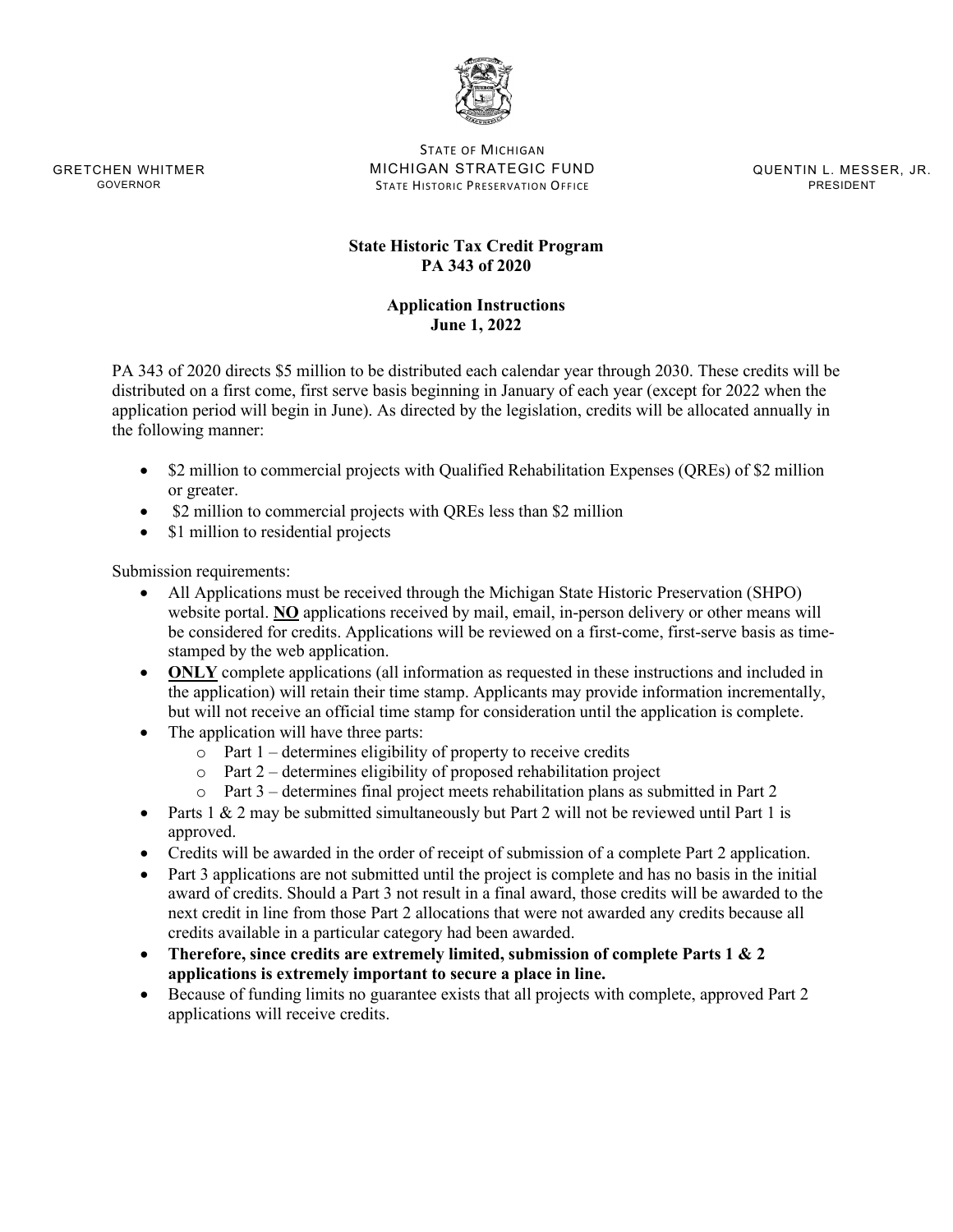#### **State Historic Tax Credit Program PA 343 of 2020 Application Instructions June 1 ,2022**

Before you apply, please review the legislation, PA 343 of 2020, and the administrative rules, (both available at www.michigan.gov/hpcredit for additional information on credit availability and requirements.

# **Part 1 – Application Instructions**

**Note: If submitting both Part 1 and Part 2 simultaneously, please select the link to submit both. Instructions are the same. Applicant will only need to submit once for both when using this link.**

Part 1 applications will be submitted in two segments, both of which are required for the Part 1 application to be complete.

### Initial Application

- **Resource Information:** 
	- o **Name and Address of Property** on which credits are being requested. For name, only use an official historic name. Do **NOT** assign or make one up. Do not leave any portion of the address blank.
	- o **Description of Physical Appearance:** This segment is a description of the property architecture or design. Do not describe condition. Include lot size, square footage, building style, original use if that helps describe the building (school, church, main street commercial, etc.), facade siding, any unique architectural features (porch, gables, turret, etc.)
	- o **Date of Construction:** Enter date of construction. If only a general date can be determined, the date can be a "circa" date. However, do not guess. You must have a credible source for this information.
	- o **Sources of Property Information:** List all sources of building/structure/object/site information. Sources may be National Register of Historic Places nomination, historic resource surveys, deeds, city assessor information, building permits, etc.
	- o **Dates of Addition(s) or Alteration:** Enter dates of all Addition(s) and Alterations. If only a general date can be determined, the date can be a "circa" date. However, do not guess. You must have a credible source for this information.
	- o **Original and Subsequent Use(s) of Property:** List original use of property as well as any subsequent uses. Include dates of a particular use if know
	- o **Statement of Historic Significance:** If the property is listed individually, you may be able to pull directly from the designation form. If the property is contributing, you may or may not be able to get this information from the designation. If the property was part of a historic resource survey, you may also be able to find this information on a survey form.
		- For properties in the National Register of Historic Places, most nominations can be found at [https://www.nps.gov/subjects/nationalregister/database-research.htm.](https://www.nps.gov/subjects/nationalregister/database-research.htm)
		- For properties in the State Register of Historic Sites, most listings can be found at [https://www.michigan.gov/mhc/historical-markers.](https://www.michigan.gov/mhc/historical-markers)
		- For locally listed properties, contact your local Historic District Commission to see if they have a survey on file.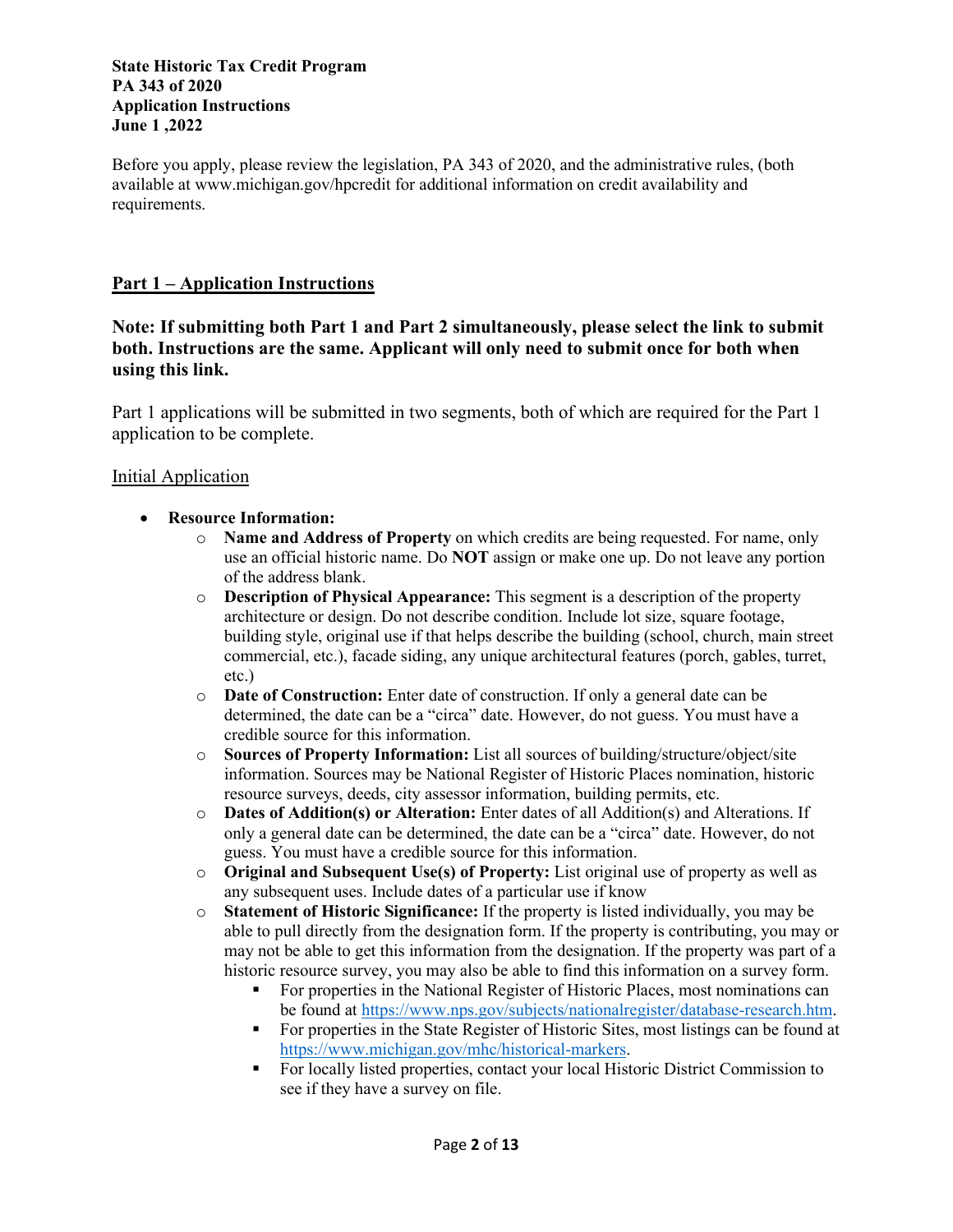- You may also contact the Survey Coordinator at SHPO (add contact information) to determine if SHPO may have a survey on file.
- For properties where the significance cannot be found in previous documentation, please write a statement to include items such as:
	- Events: Is the property the location of an important event or a representation of a trend in the community, state or nation?
	- Person: Is the property associated with a person during the time they made significant contributions to the community, state or nation?
	- Architecture: Is the property the design of a famous architect or the only remaining example of an architect's designs? Is it representative of a type of design for a specific building type during its period of construction? Is it a unique design for the area or community? Is it representative of a type of architecture prolific in the neighborhood?

## • **Certification of the Resource:**

o **Listing information:** Please select under which listing the property is eligible for State Tax Credits – National Register of Historic Places (including Districts), State Register of Historic Sites (including Districts), Local Historic District established under PA 169 of 1970. If listed in more than one, you may select any option under which it is listed. However, keep in mind that local listing requires submittal of the Declaration of Location form.

Properties you feel may be eligible for listing in the National Register but are not currently listed in any of the three categories may be submitted for tax credit consideration. However, you must submit a complete **National Register of Historic Places Preliminary Questionnaire** with Segment 2 of your Part 1 application. If determined eligible, your property is also eligible for tax credits. However, keep in mind that when your rehabilitation project is complete, your Part 3 will not be considered for review until the property is officially listed. Mark listing as National Register and place "Submitting Questionnaire" in field requesting "Name of Historic District or Listed Property."

- o **Name of Historic District or Listed Property:** Include name **exactly** as found in official listing. For properties submitted as "eligible" for the National Register of Historic Places, enter "Submitting Questionnaire" in this line.
- o **Name of Local Unit of Government:** Enter local unit of government in which property is located for ALL designation levels.
- o **Declaration of Location Form:** This form is ONLY required for properties submitted under Local Historic District eligibility. Download the form using link in description paragraph, complete and upload using upload button. **Be aware that the form requires the signature of an authorized local government representative.** That representative must be someone in authority in the local government with knowledge of properties contributing to the historic district. It may be a Mayor, Head of Council, director of department which oversees the local historic district, historic district staff or the chair of the historic district commission.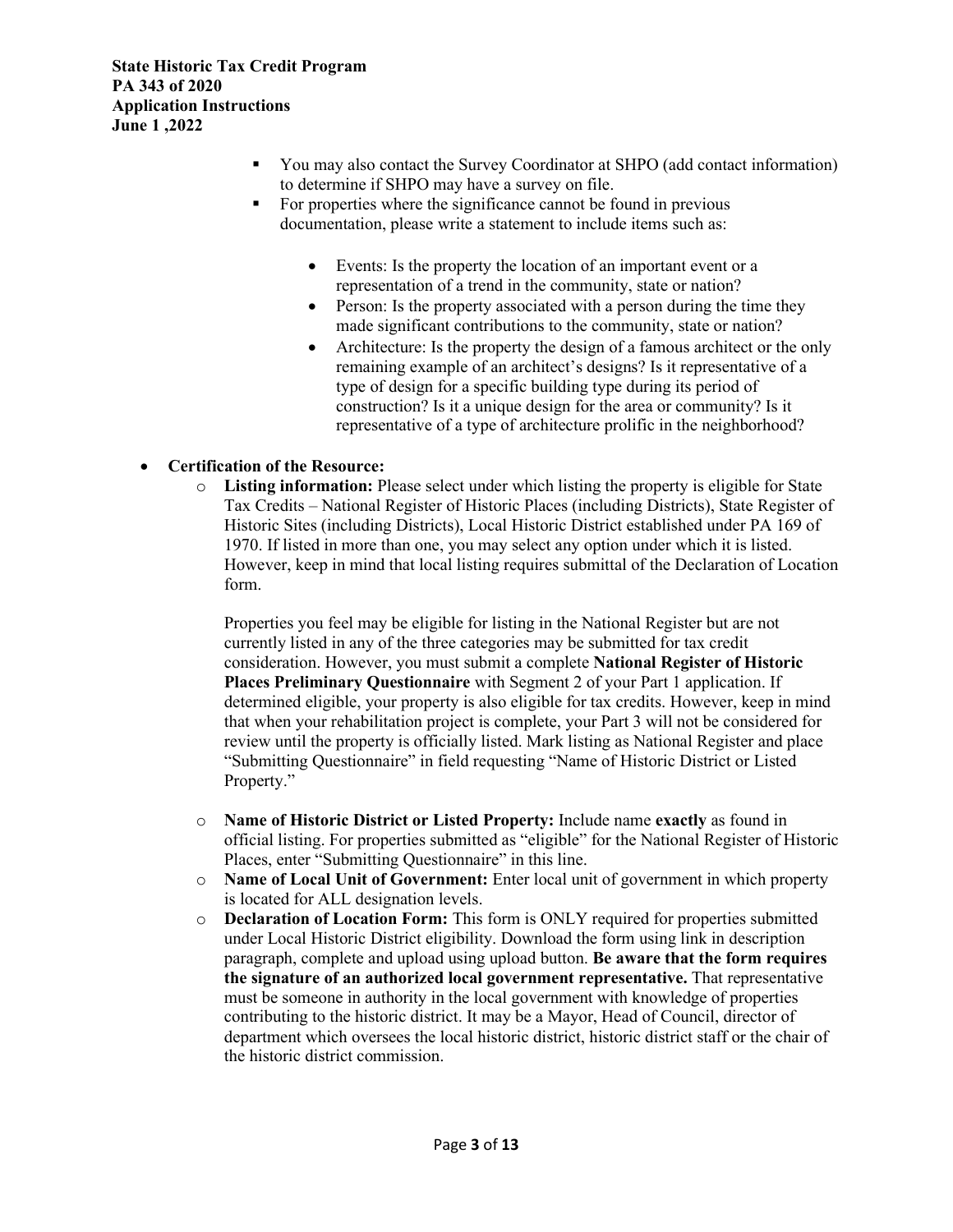• **Applicant Information:** The applicant must be the owners of the property. One individual must be listed as the applicant. All owners must be listed in your application. One additional can be listed in the next two lines. If more than two please submit in Segment 2. Please use legal names for all applicants.

If any type of business is the owner, one individual with the authority to sign legal documents can be listed as owner unless the business is a partnership. All corporations, LLCs, non-profits MUST list an Organization name. Single owners do not need to enter any information in the co-owner's field. Residential owners must list any additional owners as listed on the deed.

Do not leave any portion of your mailing address blank.

List all social security numbers or the Tax Payer ID numbers for the owners. This information is required.

- **Project Contact:** The contact should be the individual you feel can best relay information on your project to the SHPO. Contact may be the owner, architect, contractor, developer, historic preservation consultant, etc. Do not leave any portion of your mailing address or contact information blank. If the Contact is also the Applicant, these fields may be left blank.
- **Application Certification:**

Attestation & Owner Signature: Applicant must select 'yes' to attest this application is approved by the owner AND type their name in the field below the 'yes.' This attestation serves as your signature that all information submitted is correct to your knowledge. Additional owners should type their name in the field that follows.

• **Submit Application:** Once this segment of the application is complete, hit the submit button. An automated follow-up confirmation email will be sent upon receipt by SHPO.

## Supplemental Materials (Required)

Once the SHPO has received and reviewed the information, the applicant will receive a second email detailing how to upload additional required information for this second segment of the Part 1 application. Applicant has 48 hours to upload all required information after receipt of this email to retain submission date and time stamp of initial application. Information may be upload after 48 hours, but if after this time period, submission date will be changed from date of initial application to date of submission of this information, thus changing the place in line for review of this Part 1 application.

Applicant will receive a link to an exclusive Box folder (Box.com) in which to upload the following:

- Location Map: Map can be a map found in a nomination form or provided by a historic resource survey held by your local government or the SHPO. You may also use a map such as Google or other mapping program. In any format, the map must point out a clear location of application property and historic district boundary, if property is listed as contributing to a historic district.
- **Photos:** Any historic photos you may be able to obtain and current photos of both exterior and interior (include all facades).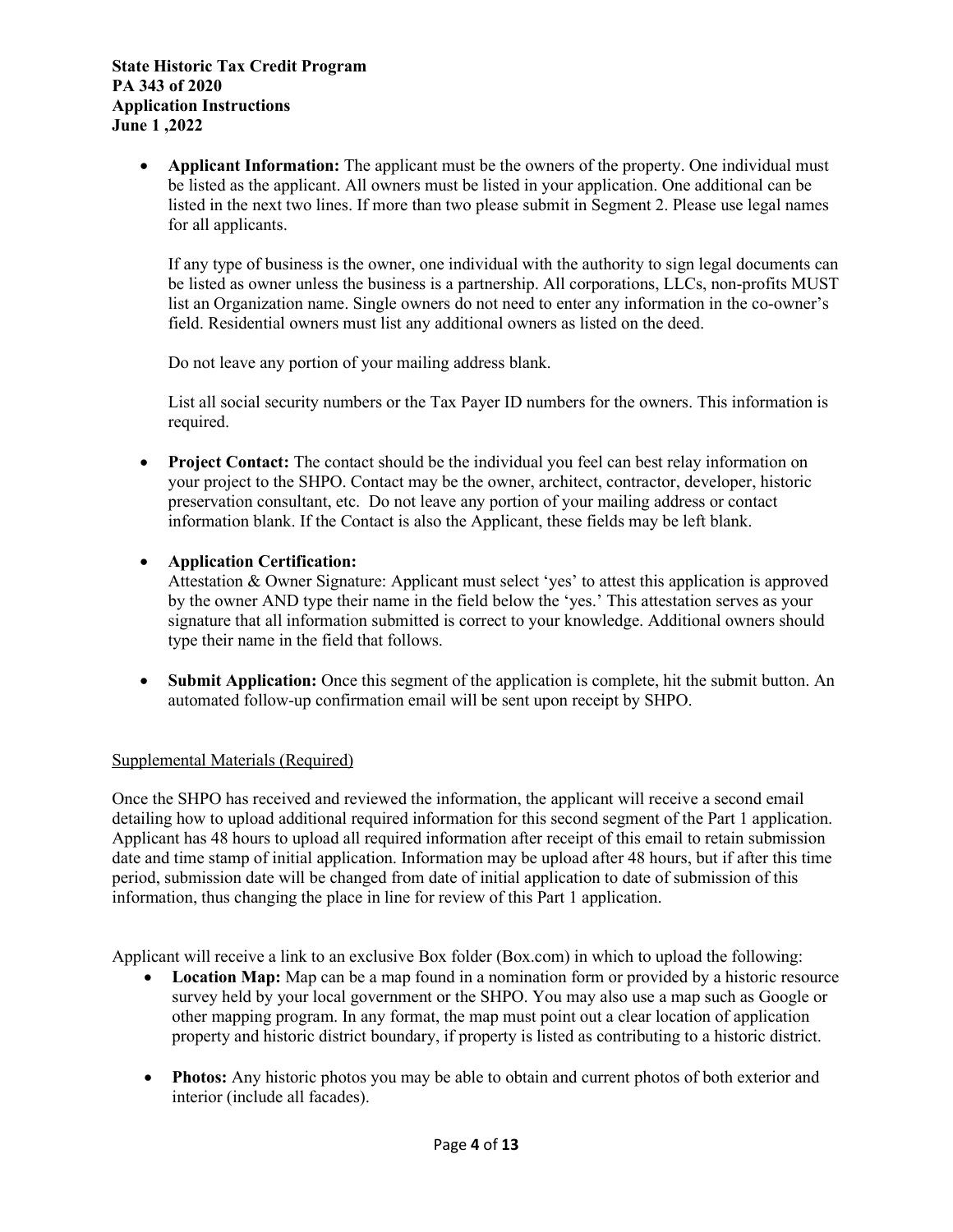- **Property Appraisal**, if property is commercial and no SEV has been set by your local government.
- **National Register of Historic Places Preliminary Questionnaire** [\(national-register-of-historic](https://view.officeapps.live.com/op/view.aspx?src=https%3A%2F%2Fwww.miplace.org%2F4b01f2%2Fglobalassets%2Fdocuments%2Fshpo%2Fprograms-and-services%2Fnational-register-of-historic-places%2Fnational-register-forms%2Fnational-register-of-historic-places-preliminary-questionnaire.docx&wdOrigin=BROWSELINK)[places-preliminary-questionnaire.docx \(live.com\)](https://view.officeapps.live.com/op/view.aspx?src=https%3A%2F%2Fwww.miplace.org%2F4b01f2%2Fglobalassets%2Fdocuments%2Fshpo%2Fprograms-and-services%2Fnational-register-of-historic-places%2Fnational-register-forms%2Fnational-register-of-historic-places-preliminary-questionnaire.docx&wdOrigin=BROWSELINK) and an **Architectural Properties Identification Form** [\(mishpo-identification-form-architectural-property.docx \(live.com\),](https://view.officeapps.live.com/op/view.aspx?src=https%3A%2F%2Fwww.miplace.org%2F4aab9b%2Fglobalassets%2Fdocuments%2Fshpo%2Fresearch-resources%2Fforms-library%2Fmishpo-identification-form-architectural-property.docx&wdOrigin=BROWSELINK) if property is not currently listed by any of the eligible listings. (Both forms required.)
- Any other pertinent information that should be considered in determining the property's significance.
- **All file names must include a description of the document being submitted in the file name and CANNOT contain any punctuation or special characters. For example, "Photo 1 First Floor Lobby looking southeast."**

### Fees

The second follow-up email will include the application fee owed and instructions on how to pay the fee through an ACH transaction. This method of payment is an online, direct, and immediate financial institution to financial institution money transfer. **All fees must be paid through this system for an application to be complete.** 

Applicant has 48 hours to pay all required fees after receipt of this email to retain submission date and time stamp of initial application. Fees may be paid after 48 hours, but if after this time period, submission date will be changed from date of initial application to date of submission of all fees, thus changing the place in line for review of this Part 1 application. Part 1 will **NOT** be reviewed until all fees are paid.

## **Part 2 Application Instructions:**

# **Note: If submitting both Part 1 and Part 2 simultaneously, please select the link to submit both. Instructions are the same. Applicant will only need to submit once for both when using this link.**

Part 2 applications will be submitted in two segments, both of which are required for the Part 2 application to be complete.

#### Initial Application

- **Resource Information (This information is only required if submitting the Part 2 separately from the Part 1):** 
	- o **Project Number:** Please enter project number as assigned by SHPO upon receipt of Part 1. If submitting Part 1 and Part 2 simultaneously, enter "unknown."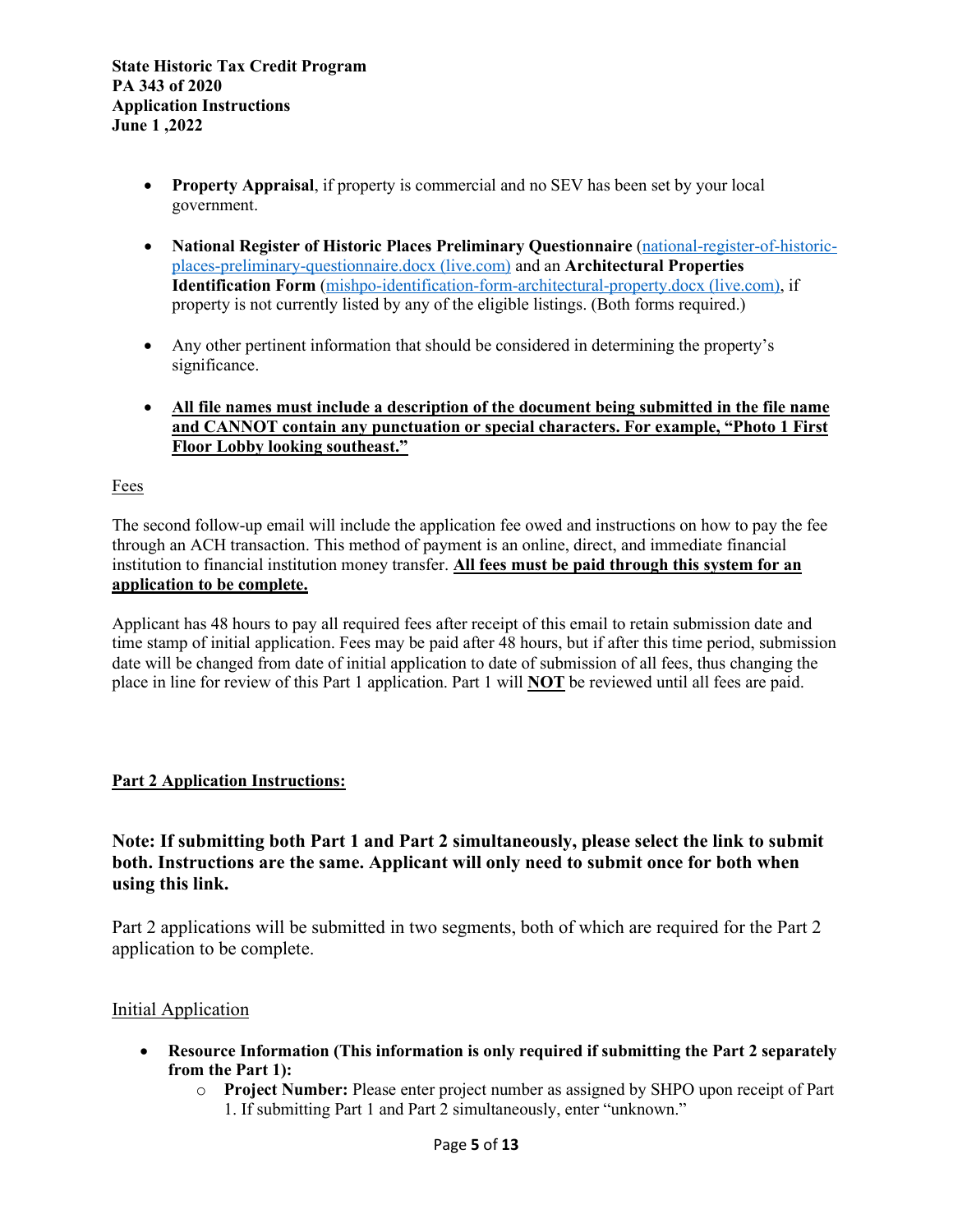- o **Historic Name and Address:** Please enter name and address of property on which credits are being requested. For name, only use an official historic name. Do **NOT** assign or make one up. Do not leave any portion of the address blank.
- **Data on Rehabilitation Project:**
	- o **Proposed Use After Rehabilitation:** Please enter how you plan to use the property after rehab – office space, retail, restaurant, multi-unit housing, owner-occupied housing, etc. If mixed use, please list all. Give breakdown of number of units if more than one space.
	- o **Estimated Project Start Date:** List date project is expected to begin in MM/DD/YYYY format. Include start date of previous work if QRE's are being submitted for that work.
	- o **Estimated Project Completion Date:** List date project is expected to be completed in MM/DD/YYYY format.
	- o **Estimated Qualified Expenses:** List the amount you expect to spend in qualified rehabilitation expenses (QREs). See Segment 16(i) of PA 343 of 2020 for definition of QRE. Keep in mind that 25% of this amount up to \$2 million is the maximum this project can be allocated in tax credits even if future amendments raise expenses. Do not inflate your expenses as this will exclude other projects from being able to access the limited amount of credits.
	- o **Credit Type Sought:** Please select the type of credits sought based on property type and QRE's.
- **Verification of State Equalized Value:** This form is ONLY required for commercial, non-owner occupied properties. Download the form using the link in description paragraph, have completed and upload using upload button. **Be aware that the form requires the signature of an authorized local government representative.** If an SEV does not exist for this property, you may substitute a property appraisal by a Michigan Certified General Appraiser completed less than two years prior to this application with the building in generally same condition as it currently exists. If you choose this method, please click button under instruction paragraph. (Instructions on uploading an appraisal will be emailed upon receipt of your initial Part 2 application.)
- **Verification of Part 1 Approval:** Select the appropriate response. If you select 'no,' be aware that your Part 2 will not be reviewed for credits until the Part 1 is approved and your time stamp for Part 2 will be adjusted to the Part 1 approval date. If Part 1 was approved, please enter Part 1 approval date (not your time stamp date) in MM/DD/YYYY format.
- **Work Completed Over Past Year:** If you completed any work up to a year before this application submittal date, credits may be included for that work. However, all work completed by current owner, even prior to this application must meet the *Secretary of the Interior's Standards for Rehabilitation* [\(https://www.nps.gov/tps/standards/rehabilitation.htm\)](https://www.nps.gov/tps/standards/rehabilitation.htm). Before and after photos of previous work for which you seek credits must be submitted in Segment 2 of your Part 2 application for OREs associated with this work to be considered.
	- o **Start Date of Work:** Enter the date you began previous work included in QRE request– no earlier than one year prior to date of this application submittal in MM/DD/YYYY format.
	- o **End Date of Work:** Enter date previous work was completed that will be included in QRE request in MM/DD/YYYY format.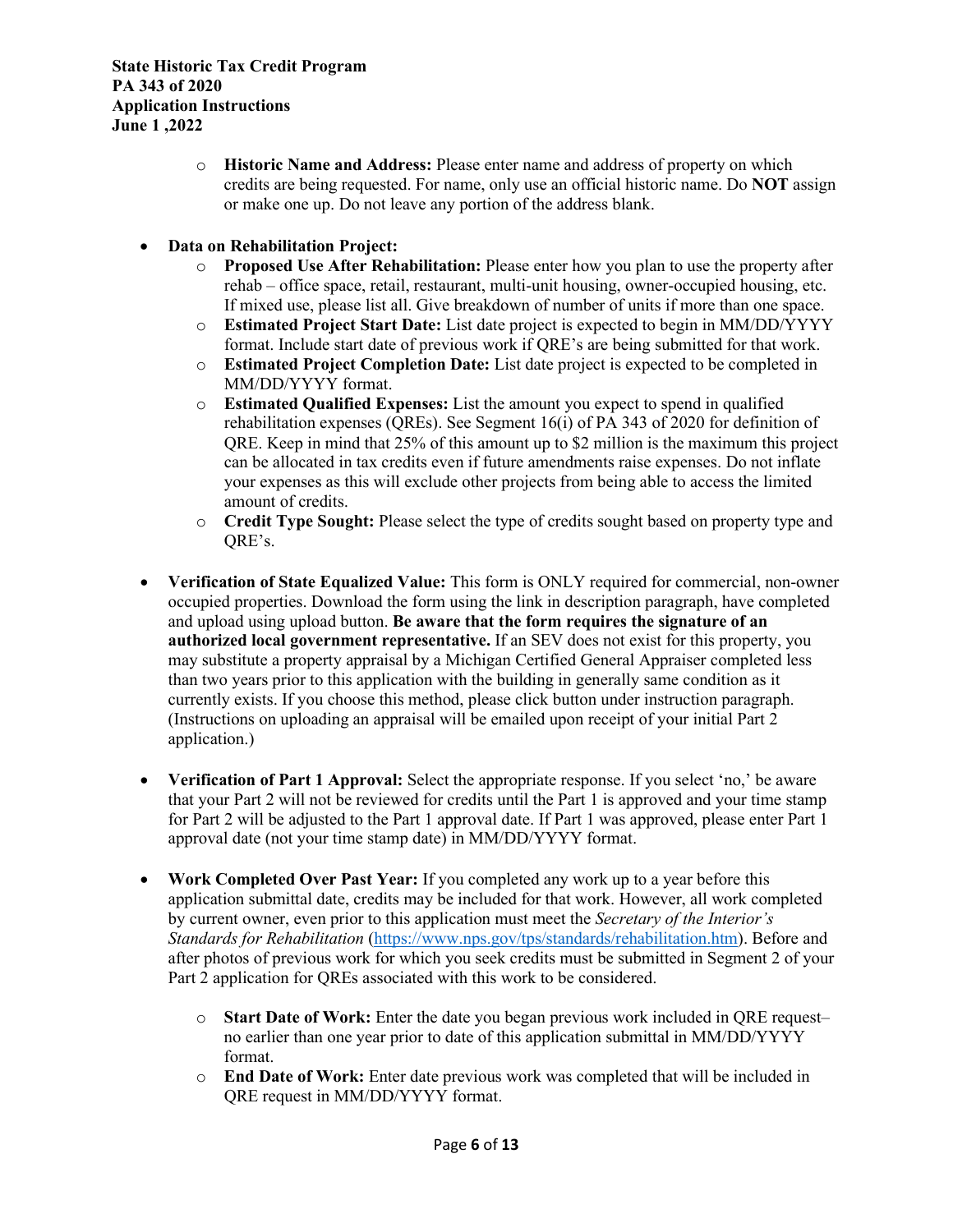- o **Certification of Work:** Attestation & Owner Signature: Applicant must select 'yes' to attest this previous work within one year of the submission of this application.
- **Applicant Information:** The applicant must be the owners of the property. One person must be listed as the applicant. All owners must be listed in your application. One additional can be listed in the next two lines. If more than two, please submit in Segment 2 of this application. Please use legal names for all applicants.

If any type of business is the owner, one individual with the authority to sign legal documents can be listed as owner unless the business is a partnership. All corporations, LLCs, non-profits MUST list an Organization name. Single owners do not need to enter any information in the co-owner's field. Residential owners must list any additional owners as listed on the deed.

Do not leave any portion of your mailing address blank.

List all social security numbers or the Tax Payer ID numbers for the owners. This information is required.

- **Project Contact:** The contact should be the individual you feel can best relay information on your project to the SHPO. Contact may be the owner, architect, contractor, developer, historic preservation consultant, etc. Do not leave any portion of your mailing address or contact information blank. If the Contact is also the owner, these fields can be left blank.
- **Application Certification:** Attestation & Owner Signature: Applicant must select 'yes' to attest this application is approved by the owner AND type their name in the field below the 'yes.' This attestation serves as your signature that all information submitted is correct to your knowledge. Additional owners should type their name in the field that follows.
- **Submit Application:** Once this segment of the application is complete, hit the submit button. An automated follow-up confirmation email will be sent upon receipt by SHPO.

#### Supplemental Materials (Required)

Once the SHPO has received and reviewed the information, the applicant will receive a second follow-up email detailing how to upload additional required information for this second segment of the Part 2 application. Applicant has 48 hours to upload all required information after receipt of this email to retain submission date and time stamp of initial application. Information may be uploaded after 48 hours, but if submitted after this time period, submission date will be changed from date of initial application to date of submission of this information, thus changing the place in line for review of this Part 2 application.

Applicant will receive a link to an exclusive Box folder (Box.com) in which to upload the following:

- **Description of work:** Provide a full description of existing conditions and all the "proposed" work" for this project in pdf format.
- **Additional Description of Previous Work:** If QREs for previous work are being requested, upload full description in pdf format.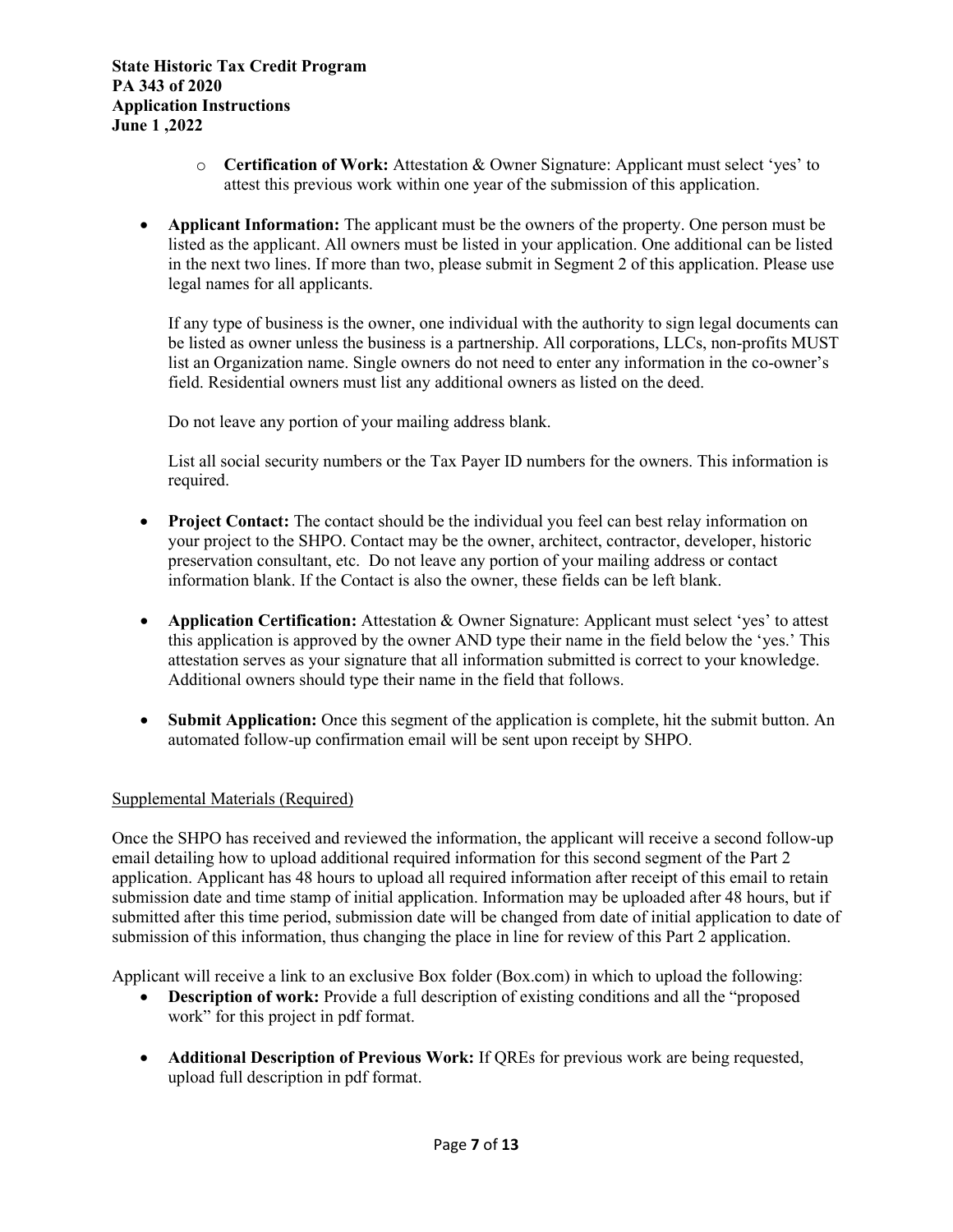- **Photos:** Upload current photos of all areas where work will take place. Historic photos of the property and work areas should also be included if available.
- **Photos of Previous Completed Work:** If approval of previous work is being requested, upload before and after photos of those work areas. These photos must be differentiated from the photos of areas where future work is proposed for clarity.
- **Map Key for Photos:** Provide map to clearly indicate location of each photo. This map is required.
- **Plans, Specifications and Drawings:** Upload any plans, specifications or drawings that detail your project. These can range from clear hand-drawings for simple projects to full construction documents for complete building rehabilitation. In either case, these items must be clear and complete so the SHPO reviewer can fully understand your project.
- **Product Information:** Submit product cut/spec sheets for all special products to be used in project. Information is required for any substitute materials proposed.
- **Property Appraisal:** If submitting an appraisal in place of an SEV verification form, upload appraisal by a Michigan Certified General Appraiser completed less than two years prior to this application with the building in generally the same condition as it currently exists.
- Any other pertinent information that should be considered in determining the project's ability to meet the *Secretary of the Interior's Standards for Rehabilitation*  [\(https://www.nps.gov/tps/standards/rehabilitation.htm\)](https://www.nps.gov/tps/standards/rehabilitation.htm).
- **All file names must include a description of the document being submitted in the file name and CANNOT contain any punctuation or special characters. For example, "Photo 1 First Floor Lobby looking southeast."**

## Fees

The second follow-up email will include the application fee owed and instructions on how to pay the fee through an ACH transaction. This payment method is an online, direct, and immediate financial institution to financial institution money transfer. **All fees must be paid through this system for an application to be complete.** 

Applicant has 48 hours to pay all required fees after receipt of this email to retain submission date and time stamp of initial application. Fees may be paid after 48 hours, but if after this time period, submission date will be changed from date of initial application to date of submission of all fees, thus changing the place in line for review of this Part 2 application. Part 2 will **NOT** be reviewed until all fees are paid.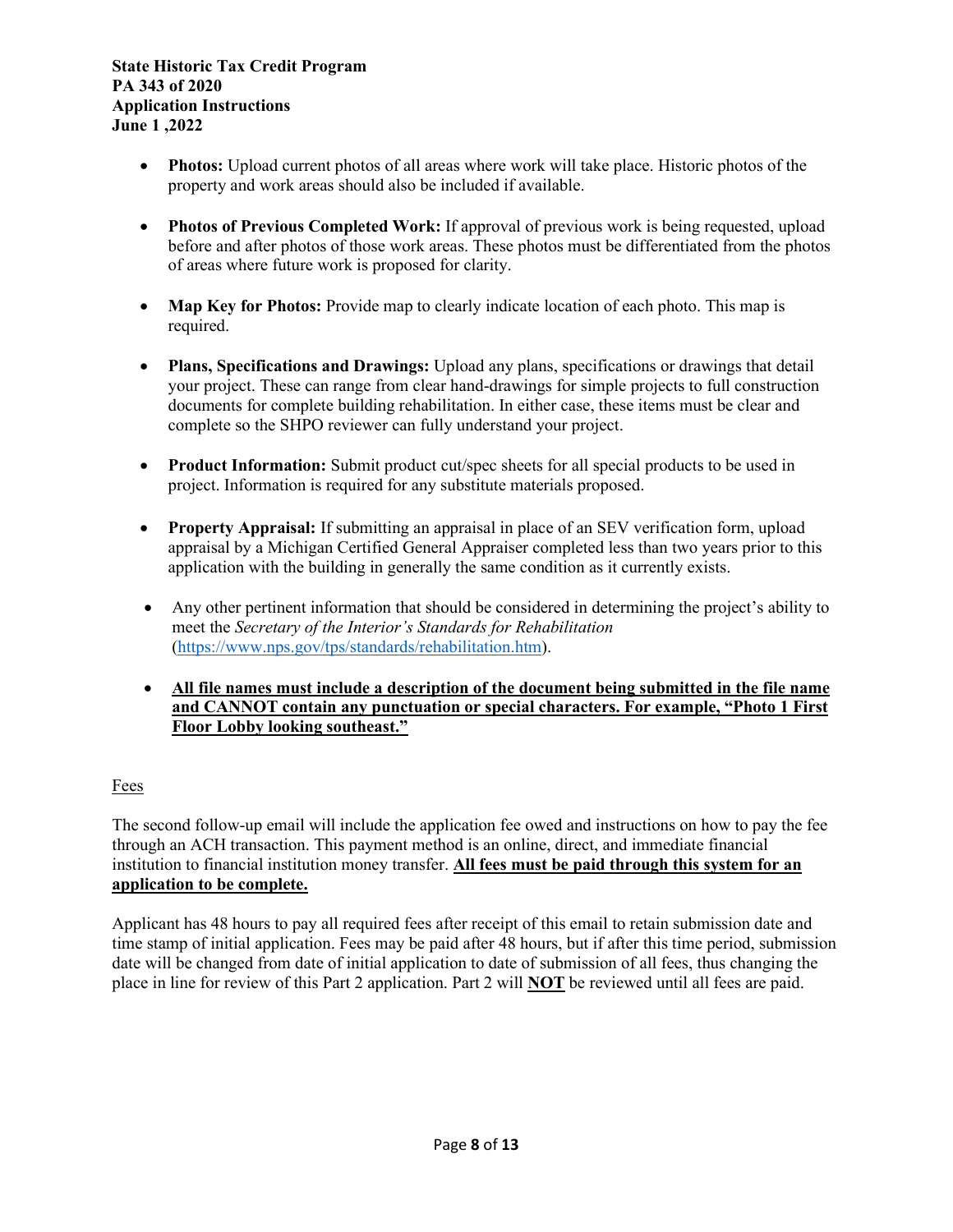### **Part 3 Application Instructions:**

## **Part 3 Application is submitted when your project is complete.**

Part 3 applications will be submitted in two segments, both of which are required for the Part 3 application to be complete.

#### Initial Application

- **Resource Information:** 
	- o **Project Number:** Please enter project number as assigned by SHPO upon receipt of Part 1.
	- o **Historic Name and Address:** Please enter name and address of property on which credits are being requested. For name, only use an official historic name. Do **NOT** assign or make one up. Do not leave any portion of the address blank.
- **Data on Rehabilitation Project:**
	- o **Total Project Costs:** Please enter the total costs of your project. This figure includes all expenditures on the project, NOT just Qualified Rehabilitation Expenses (QRE's).
	- o **Qualified Rehabilitation Expenses for this Project:** Please submit all QRE's for this project. **Please retain verification of these expenses as your QRE's are subject to State Audit.**
	- o **Date of Part 2 Approval:** Please enter Part 2 approval date (not your time stamp date) in MM/DD/YYYY format.
	- o **Date Rehabilitation Work Began:** Enter date work undertaken as part of the project submitted in Part 2 began in MM/DD/YYYY format.
	- o **Date Rehabilitation Work Completed:** Enter date work undertaken as part of the project submitted in Part 2 was completed in MM/DD/YYYY format.
	- o **Credit Assignment:** Completion of this segment is required for all applicants. If any portion of the tax credits earned are being assigned to qualified State of Michigan tax payers other than current owners, check 'yes.' If you are retaining all tax credits for your use, check 'no.' The Assignment form itself is ONLY required for those assigning credits. Download the form using the link in description paragraph, complete and upload using upload button. For more information on assigning tax credits, see PA 343 of 2020, Segment 7.
- **Applicant Information:** The applicant must be the owners of the property. One individual must be listed as the applicant. All owners must be listed in your application. One additional can be listed in the next two lines. If more than two, please submit in Segment 2. Please use legal names for all applicants.

If any type of business is the owner, one individual with the authority to sign legal documents can be listed as owner unless the business is a partnership. All corporations, LLCs, non-profits MUST list an Organization name. Single owners do not need to enter any information in the co-owner's field. Residential owners must list any additional owners as listed on the deed.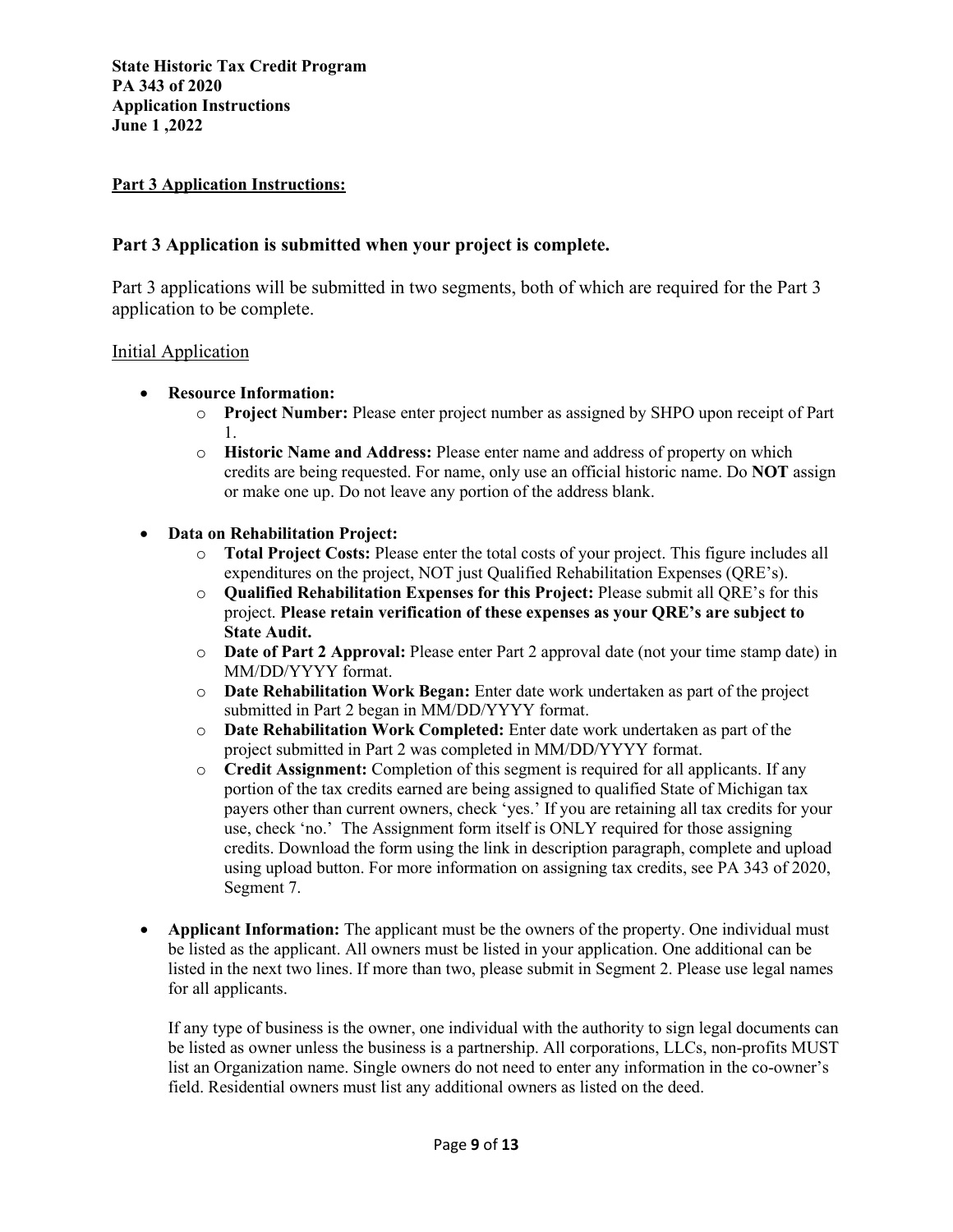Do not leave any portion of your mailing address or contact information blank.

List all social security numbers or the Tax Payer ID numbers for the owners. This information is required.

- **Project Contact:** The contact should be the individual you feel can best relay information on your project to the SHPO. Contact may be the owner, architect, contractor, developer, historic preservation consultant, etc. Do not leave any portion of your mailing address or contact information blank. If the Contact is also the Applicant, these fields can be left blank.
- **Economic Data:** This segment is required for all applicants. A Part 3 Application cannot be approved until this information is submitted.
	- o **Property Value Before Rehabilitation:** Enter value of property prior to commencement of project.
	- o **Property Value Before Rehabilitation:** Enter value of property after completion of project.
	- o **Labor Hours Generated:** Enter the number of labor hours spent on this job. This includes contractors, sub-contractors, laborers, architects, engineers, interior designers, landscape architects etc., i.e., anyone who was paid. Include for entire project including non-QRE work.
	- o **Sales Tax Generated by Project:** Enter all sales tax paid for work on this project. This includes all sales tax (state  $\&$  local) paid for materials or services to complete this project whether ORE or non-ORE expenses.
	- o **Income Tax Generated by Project:** Enter all income taxes paid (state & local) for work on this project. This includes income taxes paid by contractors, sub-contractors, laborers, architects, engineers, interior designers, landscape architects etc., i.e., anyone who was paid including non-QRE work.
	- o **Anticipated Jobs Added:** Enter estimated number of employees hired for any commercial entity operating in portion of property affected by this project not previously operating at this location. Include for entire project including areas of non-QRE work. **For owner-occupied residential properties, enter '0' (zero).**
	- o **Anticipated Payroll Added:** Enter estimated total annual payroll in dollars for employees hired for any commercial entity operating in the portion of property affected by this project not previously operating at this location. Include for entire project including areas of non-QRE work**. For owner-occupied residential properties, enter '0' (zero).**
	- o **Anticipated Income Tax:** Enter anticipated annual income taxes at current tax rates (state & local) hired for any commercial entity operating in portion of property affected by this project not previously operating at this location. Include for entire project including areas of non-QRE work. **For owner-occupied residential properties, enter '0' (zero).**
	- o **Anticipated Sales Tax:** Enter anticipated annual sales taxes at current tax rates (state & local) for all commercial entities operating in portion of property affected by this project not previously operating at this location. Include for entire project including areas of non-QRE work. **For office only commercial properties where all new entities make no sales and owner-occupied residential properties, enter '0' (zero).**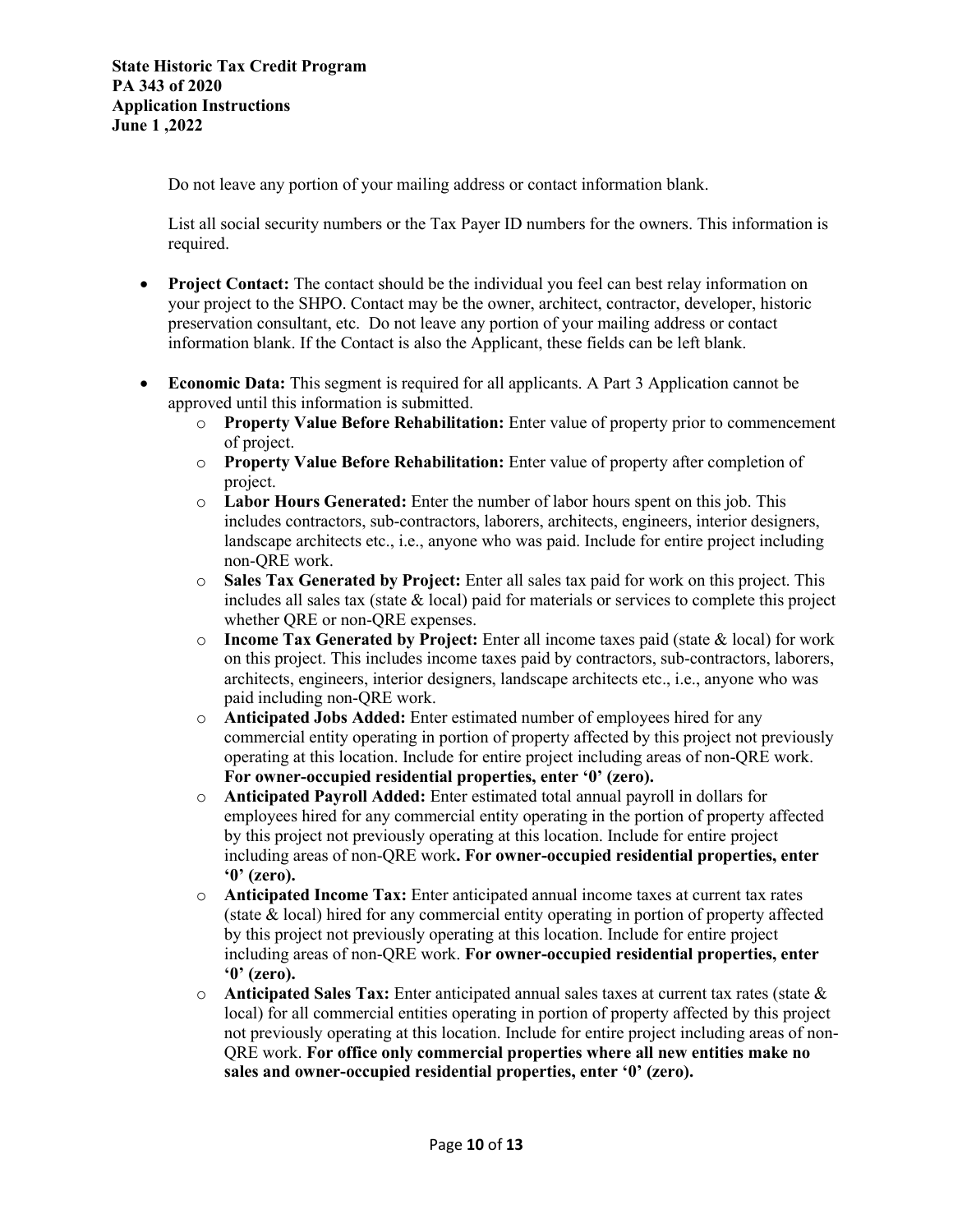- **Application Certification:** Attestation & Owner Signature: Applicant must select 'yes' to attest this application is approved by the owner AND type their name in the field below the 'yes.' This attestation serves as your signature that all information submitted is correct to your knowledge. Additional owners should type their name in the field that follows.
- **Submit Application:** Once this segment of the application is complete, hit the submit button. An automated follow-up confirmation email will be sent upon receipt by SHPO.

### Supplemental Materials (Required)

Once the SHPO has received and reviewed the information, the applicant will receive a second follow-up email detailing how to upload additional required information for this second segment of the Part 3 application.

Applicant will receive a link to an exclusive Box folder (Box.com) in which to upload the following:

- **Photos:** Upload photos of completed work of all areas where work was undertaken. Include full facades, entire work areas and closeups to provide work details.
- **Map Key for Photos:** Provide map to clearly indicate location of each photo. This map is required.
- **Completion Documentation:** Submit an official document to demonstrate project is complete. This documentation can be a certificate of occupancy, final inspections or other official document demonstrating completion.
- **Tax Assignment/Reassignment Form(s):** If tax credits are being assigned, please download, complete and upload an individual form for each entity/individual to which any portion of the tax credits are to be assigned. Forms must be complete to be accepted.
- Any other pertinent information that should be considered in determining completed project has met the *Secretary of the Interior's Standards for Rehabilitation* [\(https://www.nps.gov/tps/standards/rehabilitation.htm\)](https://www.nps.gov/tps/standards/rehabilitation.htm).
- **All file names must include a description of the document being submitted in the file name and CANNOT contain any punctuation or special characters. For example, "Photo 1 First Floor Lobby looking southeast."**

## Fees

The second follow-up email will include the application fee owed and instructions on how to pay the fee through an ACH transaction. This payment method is an online, direct, and immediate financial institution to financial institution money transfer. **All fees must be paid through this system for an application to be complete.**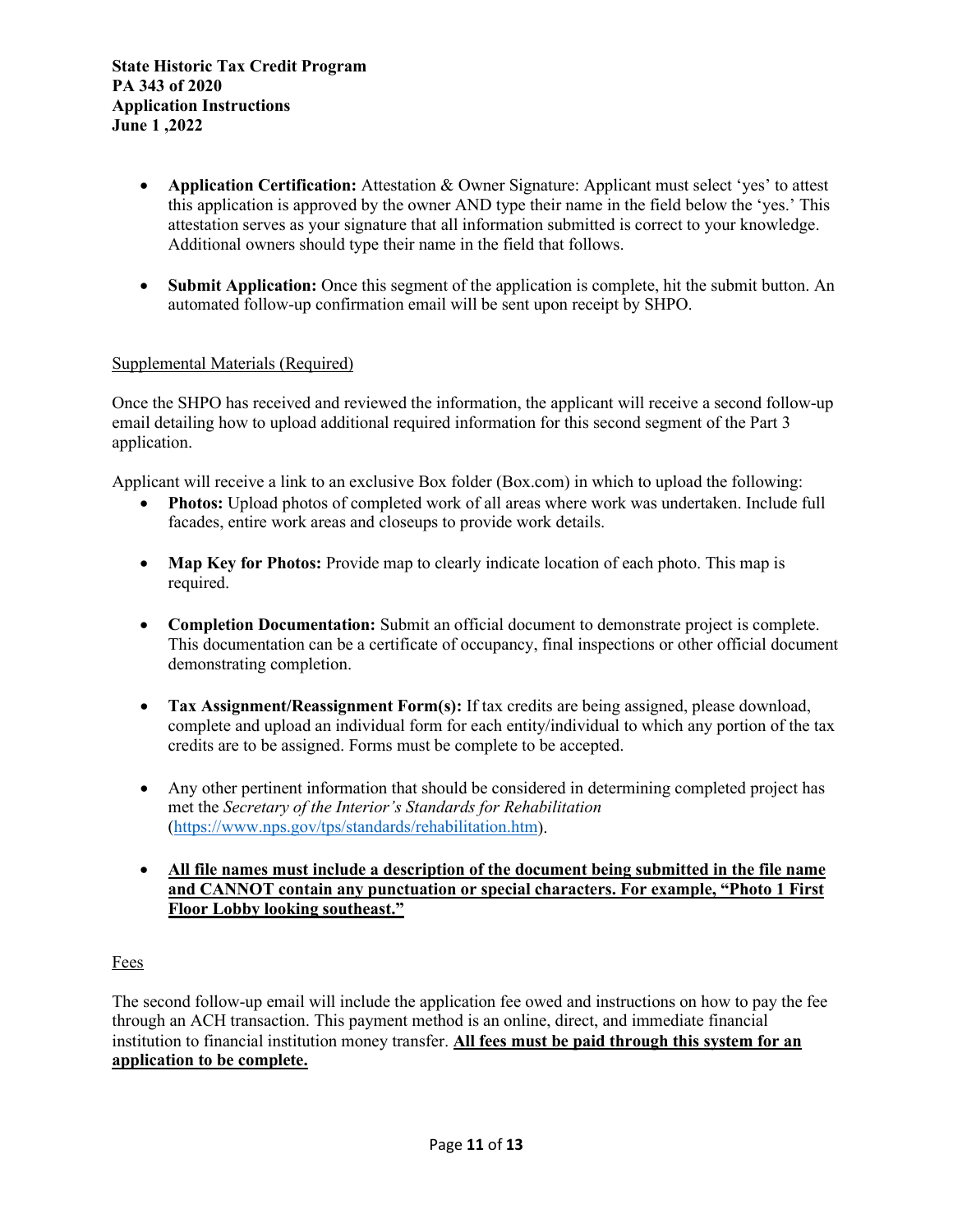### **Amendment Application Instructions:**

# **Amendment Applications must be submitted prior to undertaking any work that varies from the project information in an approved Part 2.**

Amendment applications will be submitted in two segments, both of which are required for the Amendment application to be complete.

### Initial Application

- **Resource Information:** 
	- o **Project Number:** Please enter project number as assigned by SHPO upon receipt of Part 1.
	- o **Historic Name and Address:** Please enter name and address of property on which credits are being requested. For name, only use an official historic name. Do **NOT** assign or make one up. Do not leave any portion of the address blank.
- **Applicant Information:** The applicant must be the owners of the property. One individual must be listed as the applicant. All owners must be listed in your application. One additional can be listed in the next two lines. If more than two, please submit in Segment 2. Please use legal names for all applicants.

If any type of business is the owner, one person with the authority to sign legal documents can be listed as owner unless the business is a partnership. All corporations, LLCs, non-profits MUST list an Organization name. Single owners do not need to enter any information in the co-owner's field. Residential owners must list any additional owners as listed on the deed.

Do not leave any portion of your mailing address or contact information blank.

List all social security numbers or the Tax Payer ID numbers for the owners. This information is required.

- **Project Contact:** The contact should be the individual you feel can best relay information on your project to the SHPO. Contact may be owner, architect, contractor, developer, historic preservation consultant, etc. Do not leave any portion of your mailing address or contact information blank. If the Contact is also the Applicant, these fields can be left blank.
- **Application Certification:** Attestation & Owner Signature: Applicant must select 'yes' to attest this application is approved by the owner AND type their name in the field below the 'yes.' This attestation serves as your signature that all information submitted is correct to your knowledge. Additional owners should type their name in the field that follows.
- **Submit Application:** Once this segment of the application is complete, hit the submit button. An automated follow-up confirmation email will be sent upon receipt by SHPO.